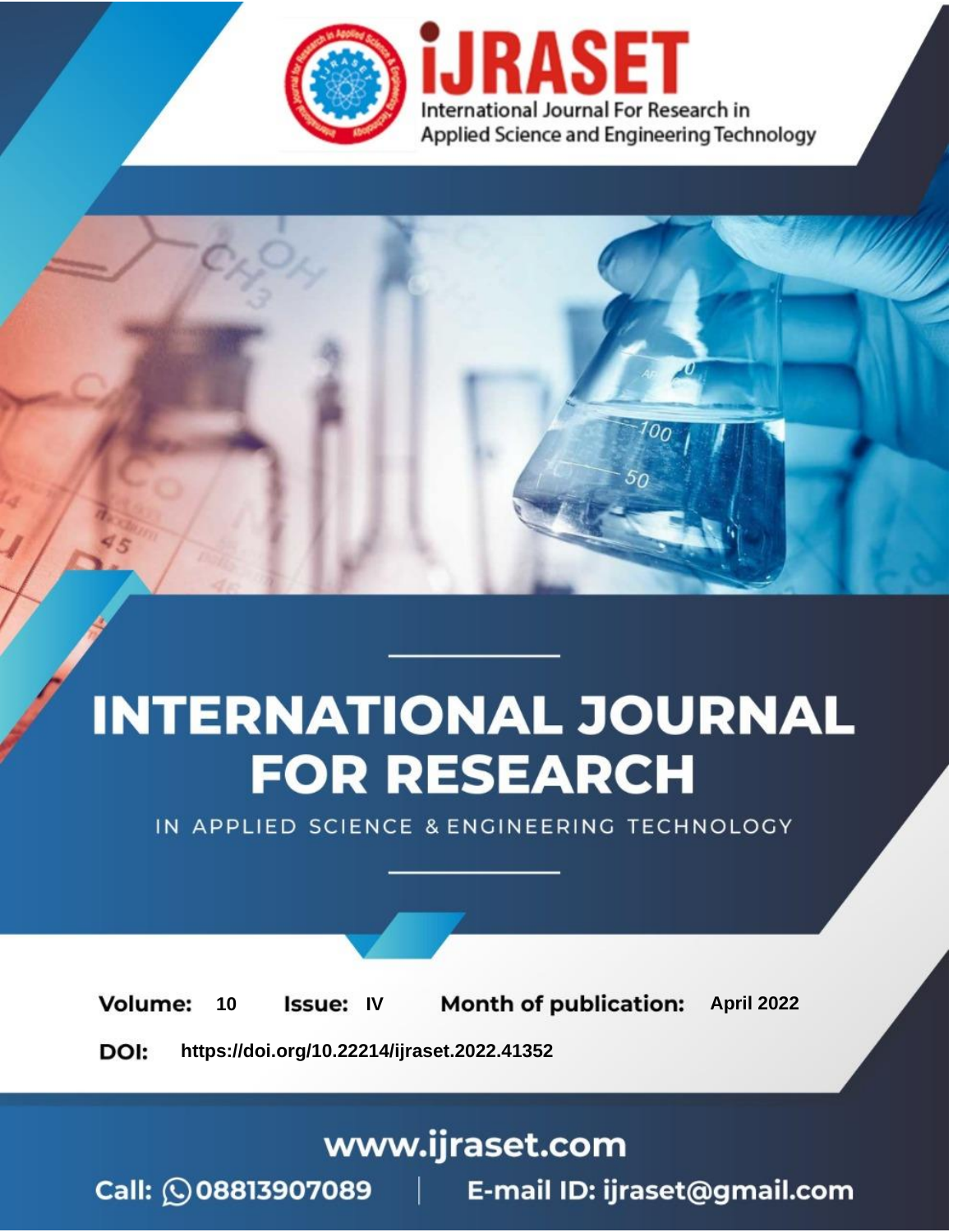

### **IoT Based Temperature and Soil Monitoring System with Motor Pump Control**

Rutuja S. Ghumatkar<sup>1</sup>, Megha K. Hulbatte<sup>2</sup>, Mohini M. Gaikwad<sup>3</sup>, Mrs. R. B. Gurav<sup>4</sup> *1, 2, 3Department of Information Technology, AISSMS, Polytechnic, Pune, Maharashtra, India <sup>4</sup>Guide*

*Abstract: To serve the humanity nowadays technology is playing an exquisite role and a man's basic and first need is food indeed. It will be said that about over 85% of individuals of India are directly, indirectly relied on agriculture. Proper irrigation by pump can not be maintained because of frequent power outages, unavailability of grid lines in remote areas and scarcity/cost of fuel to run pumps. to create the sustainable irrigation system and field monitoring system for convalescing crops growth also as best production, this IOT based Automatic irrigation system is proposed. during this system IOT and WSN are wont to control and monitor the irrigation system. IOT is employed to get stored data monitoring and real time monitoring of varied contents of soil. WSN is employed to create a totally wireless system to form a user-friendly system to cultivate and irrigate water properly to the sphere. Different types of sensors are used. This report presents a totally automated drip irrigation system which is controlled and monitored by using "Thinks peak Cloud Server". Temperature and also the humidity content of the soil are frequently monitored. The system informs user about any abnormal conditions like less moisture content and temperature rise, even concentration of water by sending notifications through the wireless module.*

#### **I. INTRODUCTION**

From past agriculture has been part of the human civilization. it's transformed the way humans survive. The economy of a selected area was indirectly captivated with agriculture, and was a serious thrust behind the commercial revolution. Temperature and humidity are vital environmental elements that has to be controlled for healthy plants. Humidity controls the speed of transpiration and the way the nutrients are received by the plants. Ideal humidity levels in an exceedingly grow room range between 50% to 70% in vegetative growth, and 50% to 60%for flowering plants. Soil moisture is one among the most important parameters influencing crop yields.



### Fig 1: Agriculture

It plays a crucial role for efficient photosynthesis, respiration, transpiration and transportation of minerals and other nutrients through the plant. Proper irrigation schedule is very critical to plant growth. If the moisture content of a soil is optimum for plant growth, plants can readily absorb soil water. Soil water dissolves salt and makes up the soil solution, which is important as medium for supply of nutrients to growing plants.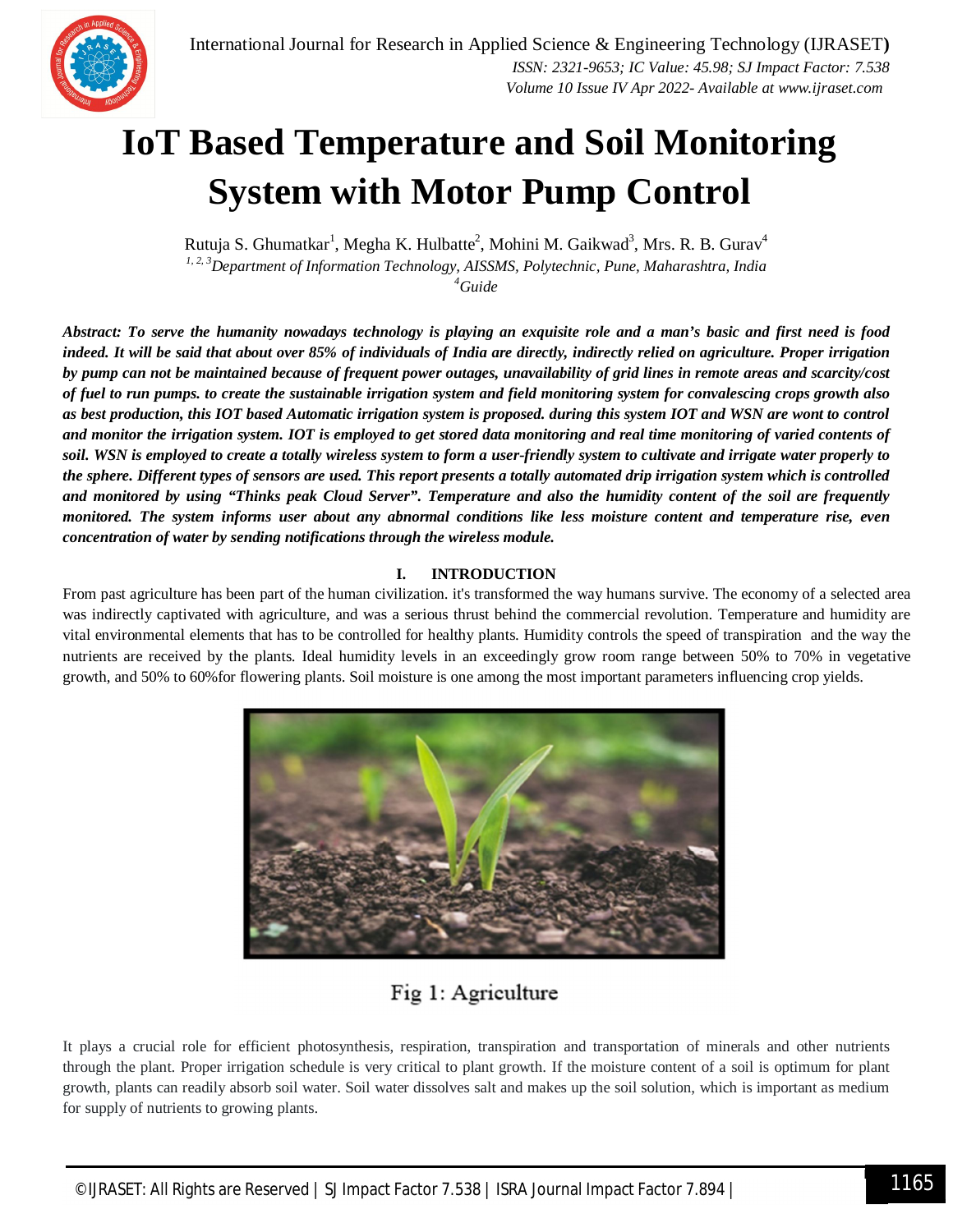

International Journal for Research in Applied Science & Engineering Technology (IJRASET**)**

 *ISSN: 2321-9653; IC Value: 45.98; SJ Impact Factor: 7.538 Volume 10 Issue IV Apr 2022- Available at www.ijraset.com*

#### **II. LITERATURE SURVEY**

This system uses Arduino technology to manage watering and roofing of the green house.

- *1)* It uses statistical data acquired from sensors (like temperature, humidity, moisture and light-weight intensity sensors) compared with the forecast for higher noises. Kalman filter is employed to eliminate noise from the sensors.
- *2)* Agriculture System (Argosy's) uses temperature, pH, humidity sensors then the hybrid inference to input the knowledge from sensors. The system monitors the sensors information on LCD and PC.
- *3)* Muhammad (2010),proposed a simple approach to Automatic Irrigation control problem using Artificial Neural Network Controller. The proposed system is compared with ON/OFF controller and it's shown that ON/OFF Controller based System fails miserably because of its limitations. On the other hand, ANN based approach has resulted in possible implementation of upper and more efficient control. These controllers don't require a previous knowledge of system and have inherent ability to ANN based systems can save lot of resources (energy and water) and might provide optimized results to any or all or any type of agriculture areas.
- *4)* Sanju Kumar (2013), proposed Advance Technique for Soil Moisture Content Based Automatic Motor Pumping for Agriculture Land Purpose was developed and successfully implemented along with flow sensor. Salient features of the system are: control system automatic irrigation system, temperature and water usage monitoring. User can easily preset the quantity of the Moisture and is typically updated about current value of all Parameters on LCD display. In future, other important soil parameters namely soil pH, soil electrical conductivity are visiting be incorporated within the system.
- *5)* S Nalini Durga (2018) proposed Smart Irrigation System supported Soil Moisture Using Iot Agriculture remains the world which contributes the simplest to India's GDP. But when considering technology that's deployed during this field, we discover that the event isn't tremendous. Now a days there's huge enhancement in technologies which have an unlimited impact on various fields like agriculture, healthcare etc. Agriculture is that the first occupation in our country. India's major income source is wishing on agriculture therefore the event of agriculture is significant. In today also most of the irrigation systems are operated manually. The available traditional techniques are like drip irrigation, sprinkler irrigation etc. These techniques are should be combined with IoT so we are able to make use of water vary efficiently. IoT helps to access information and make major decision-making process by getting different values from sensors like soil moisture, water level sensors, water quality etc. PlagiarismDetector.net is offering one in every of the simplest paraphrasing tool to rephrase sentences. it's the power to craft highly unique, readable.

#### **III. METHODOLOGY**

The planned algorithmic rule uses sensors knowledge of recent past and also the weather forecasted knowledge for prediction of soil wet of coming days. the anticipated price of the soil wet is healthier in terms of their accuracy and error rate. Further, the prediction approach is integrated into a standalone system epitome. The system epitome is price effective, because it is predicated on the open normal technologies. The machine mode makes it a sensible system and it may be additional tailor-made for application specific eventualities. In future, we have a tendency about to conduct a water saving analysis supported planned algorithmic rule with multiple nodes in conjunction with minimizing the system price. system to observe temperature, humidity, wet levels within the soil was designed and also the project provides a chance to review the present systems, in conjunction with their options and downsides. Agriculture is one amongst the foremost water-consuming activities. The planned system can be used to switch the motor (on/off) counting on favorable condition of plants i.e sensor values, thereby automating the method of irrigation. that is one amongst the foremost time economical activities in farming, that helps to forestall over irrigation or below irrigation of soil thereby avoiding crop harm. The farm owner can monitor the process online through an automaton App. although this project may be complete that there may be sizable development in farming with the utilization of IOT and authentication.

- *1*) Once power provide is ON, the input module of 3 sensors (DHT22, moisture) begin to activate.
- *2)* Once sensors get on that can scan the information from soil and from close.
- *3)* In step with the values that ar detected by sensors motor can flip ON/OFF.
- *4)* If wet below threshold price, then the motor is activate.
- *5)* If wet level is high, then it'll stop the motor and facility also will stop.
- *6)* If Water level is low in tank, then it'll even have detected by the supersonic detector.
- *7)* All the values that ar collected from detector is send via ESP8266 Wi-Fi module to factor speak cloud. Server and it store in online database(firebase) via dummy server.
- *8)* Factor speak can produce the graph for the information received by WI-FI module.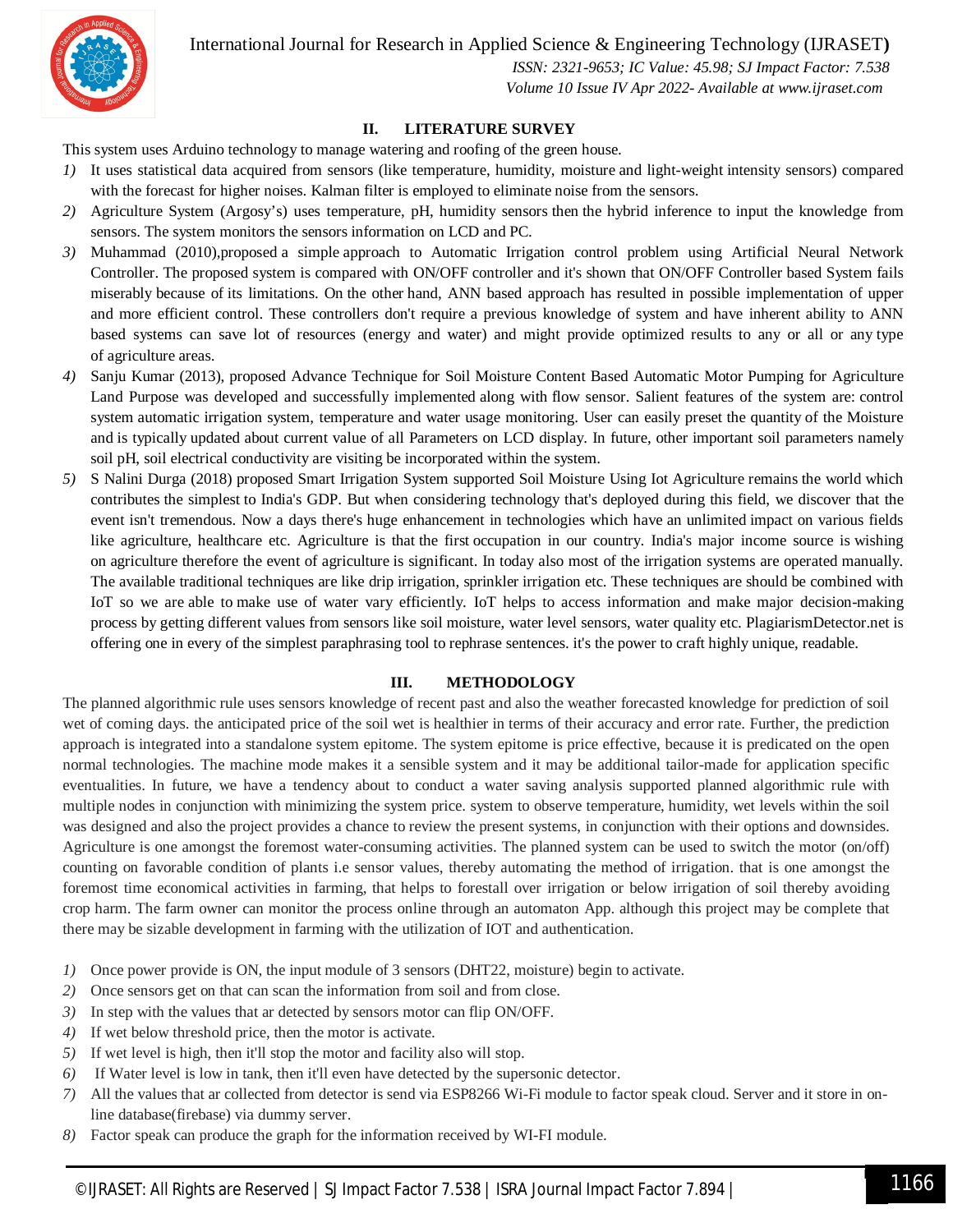

#### International Journal for Research in Applied Science & Engineering Technology (IJRASET**)**

 *ISSN: 2321-9653; IC Value: 45.98; SJ Impact Factor: 7.538 Volume 10 Issue IV Apr 2022- Available at www.ijraset.com*

- *9)* And, then whole data can show on the automaton app.
- *10)* User will simply management the motor manually by victimization automaton app.



Fig 2: Temperature and soil monitoring system model

#### **IV. SPECIFICATION OF A SYSTEM**

| Item                 | Specification.                                                                                           |
|----------------------|----------------------------------------------------------------------------------------------------------|
| Arduino Uno          | ATmega328P – 8 bit AVR family microcontroller, Operating Voltage 6-20V, DC Current on I/O Pin<br>$-40ma$ |
| NodeMcu              | ESP-8266 32-bit, Operating Voltage- 3.3V, Input Voltage- 4-10V, Flash memory- 4 MB/64 KB                 |
| Development Platform | IA-32, x86-64, ARM.                                                                                      |
| Language Used        | Arduino $C++$                                                                                            |
| Code development     | Arduino Software                                                                                         |

#### **V. ADVANTAGES**.

- *A.* It can optimize water levels as per soil moisture and weather predictions with the help of moisture sensors.
- *B.* It can determine when a farm/land needs to be watered based on local weather data.
- *C.* It will help you to have better control on your landscape and irrigation needs.
- *D.* It will save a substantial amount of money on your water bills as it cuts water wastage significantly.

#### **VI. CONCLUSION**

The soil moisture is a critical parameter for developing a smart irrigation system. The soil moisture is affected by a number of environmental variables, e.g., air temperature, air humidity, UV, soil temperature, etc. With advancement in technologies, the weather forecasting accuracy has improved significantly and the weather fore- casted data can be used for prediction of changes in the soil moisture. This paper proposes an IoT based smart irrigation architecture along with a hybrid machine learning based approach to predict the soil moisture.

#### **REFERENCES**

- [1] Abdullah, S. A. Enazi and I. Damaj, "AgriSys: A smart and ubiquitous controlled-environment agriculture system," 2016 3rd MEC International Conference on Big Data and Smart City (ICBC), Muscat, 2016, pp. 1-6.
- [2] Gheith, R. Rajamony, P. Bohrer, K. Agarwal, M. Kistler, B. L. W. Eagle, C. A. Hambridge, J. B. Carter, and T. Kaplinger, Ibm Bluemix mobile cloud services, IBM Journal of Research and Development, vol. 60, no. 2-3, pp. 7:17:12, March 2016.
- [3] Lage and J. C. Correa, Weather station with cellular communication network, in 2015 XVI Workshop on Information Processing and Control (RPIC), Oct 2015, pp. 15.
- [4] A.V. Bossio and M. P. Cadeddu, Rain detection from ground- based radiometric measurements: Validation against rain sensor observations, in 2015 IEEEInternational Geo-science and Remote Sensing Symposium (IGARSS), July 2015, pp. 23232326.
- [5] ArduinoAvailable:http://www.arduino.cc/download/
- [6] Goldstein, A., Fink, L., Meitin, A., Bohadana, S., Lutenberg, O., Ravid, G., 2017. Applying machine learning on sensor data for irrigation recommendations: revealing the agronomists tacit knowledge. Precis. Agric. 19, 421 444.https://doi.org/10.1007/s11119-017-9527-4.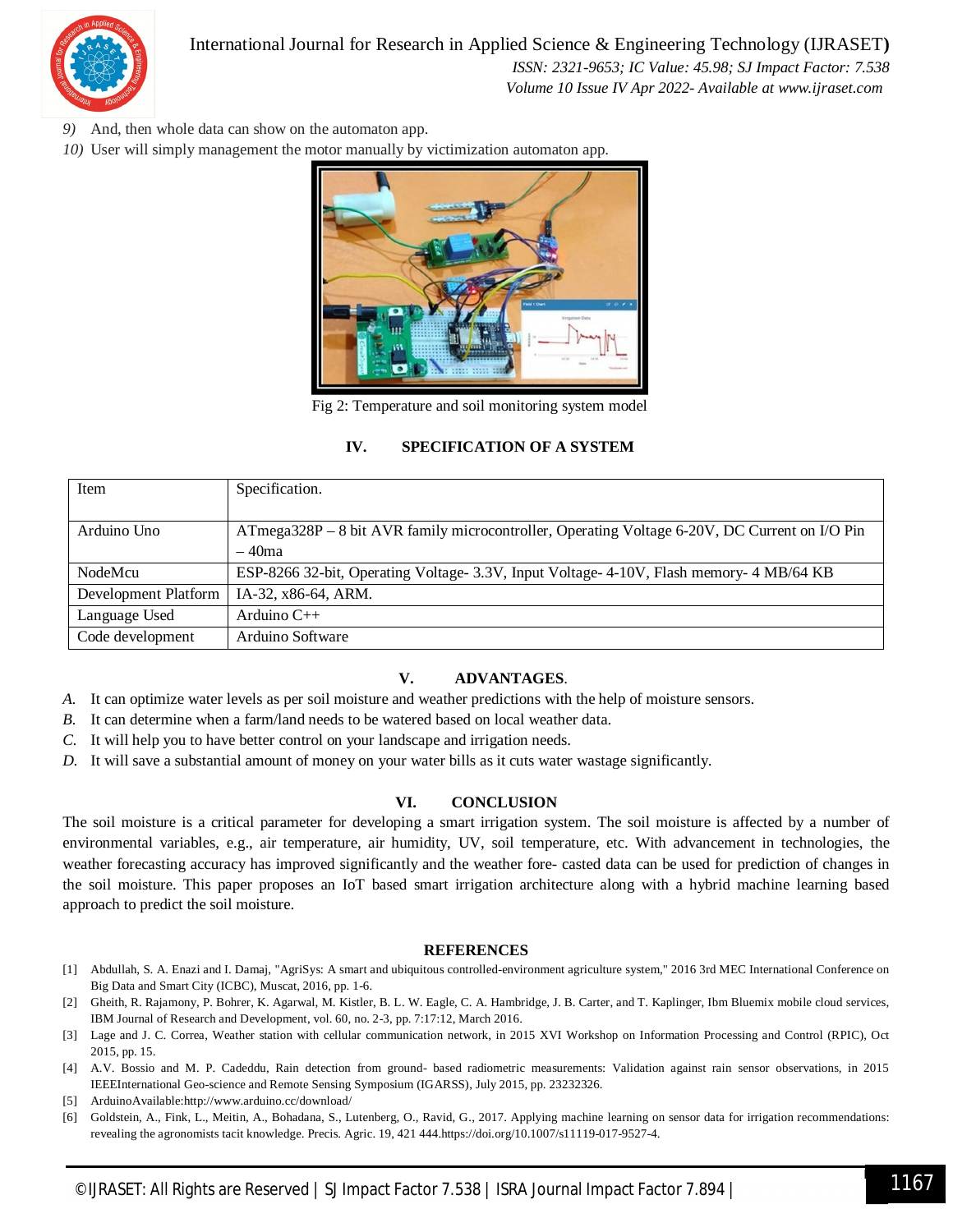#### International Journal for Research in Applied Science & Engineering Technology (IJRASET**)**



 *ISSN: 2321-9653; IC Value: 45.98; SJ Impact Factor: 7.538*

 *Volume 10 Issue IV Apr 2022- Available at www.ijraset.com*

- [7] G. M. Salim, H. Ismail, N. Debnath, and A. Nadya, Optimal light power consumption using LDR sensor, in 2015 IEEE International Symposium on Robotics and Intelligent Sensors (IRIS), Oct 2015, pp. 144148.
- [8] H. Saini, A. Thakur, S. Ahuja, N. Sabharwal, and N.Kumar, Arduino based automatic wireless weather station with remote graphical application and alerts, in 2016 3rd International Conference on Signal Processing and Integrated Networks (SPIN), Feb 2016, pp. 605609.
- [9] Corporation, Ibm-blue-mix [Online] Available: https:// www.ibm.com/cloud- computing/bluemix/
- [10] Jaguey, J.G., Villa-Medina, J.F., Lopez-Guzman, A., Porta-Gandara, M.A., 2015.Smartphone irrigation sensor. IEEE Sens. J. 15, 5122 5127.https://doi.org/10.1109/JSEN. 2015.2435516.
- [11] Mean Squared Error [WWW Document], 2018. Tutor vista (accessed 8.29.18). https://math.tutorvista.com/statistics/ mean- squared-error.html.
- [12] M.H. Asghar, A.Negi, and N. Mohammadzadeh, Principle application and vision in internet of things (IoT), in International Conference on Computing, Communication Automation, May 2015, pp. 427431.
- [13] N. Putjaika, S. Phase, A. Chen-Im, P. Phunchongharn and K. Akkarajitsakul, "A control system in an intelligent farming by using arduino technology," 2016 Fifth ICT International Student Paper Conference (ICT-ISPC), Nakhon Pathom, 2016, pp. 53-56.
- [14] Pandey, V.S., Sharma, D., Shukla, A.K., Tyagi, S., 2017. A low-cost zigbee based temperature and humidity acquisition system for research and industrial applications. In: Dutta, C.R.K.S.D.K. (Ed.), International Conference on Communication Computing and Networking, pp. 379385.
- [15] R. H. Budi Setiyono, Sumardi, Measurement system of temperature, humidity and air pressure over 433 Mhz radio frequency: An application on quadrotor, October 2015.